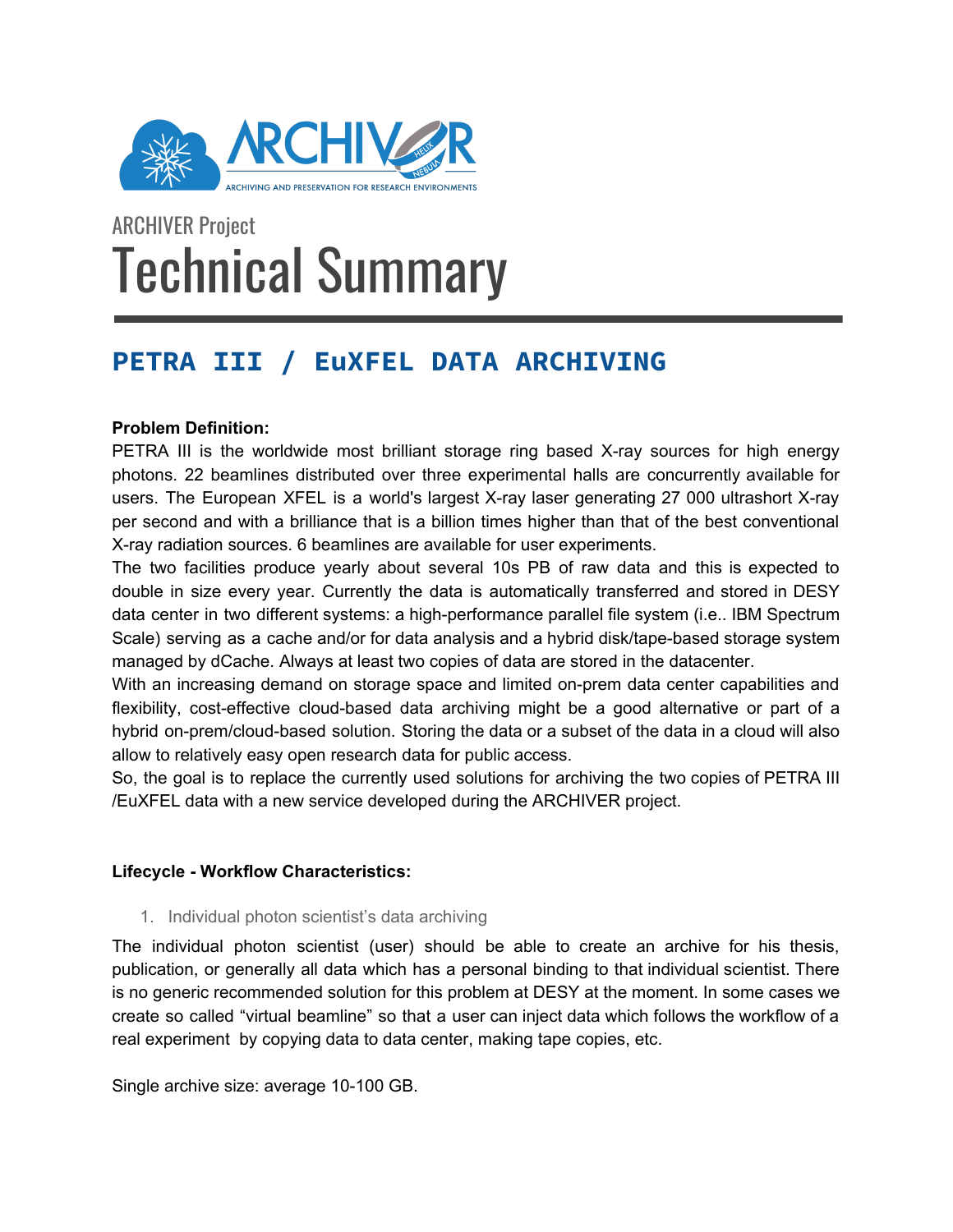Files in archive: average 10,000 Total archive size per user: 5 TB Duration: 5-10 years Ingest rates: 10-100MB/s (more is better) Data is personal, does not require encryption - optional, nice to have

Since the data sizes are relatively small, all elements of this workflow can be done via a web browser:

- A. Registration to the system. The user obtains an initial account from an administrator or applies to the service so that administrator can allow him to use his DESY account or some public account (e.g. Google, Facebook, etc.). During this stage a predefined policy is set for this account. The policy includes:
	- maximum and default lifetime of the archive,
	- maximum total archives size,
	- default quality of services such as number of copies, location (e.g. according to EU GDPR), checksum policy, and others,
	- mandatory roles: e.g. owner/manager (see workflow 3)
- B. Login to the system: the user can login to the system using one of his credentials such as his/her DESY account via Edugain, a local or public account. All that will be mapped to a single identity (DN) for which the configured authorizations apply.
- C. Create a new archive: the user opens a new archive (starts with an empty one), names the archive. Then, he/she ingests data by uploading via a web browser (folder-wise or individual files). The user can upload data using other sessions (opened in other browsers on other locations). After all data is uploaded, he/she can close the archive. At any time, the user can add metadata to the archive in formats such as key-value strings or simple strings. After the archive is closed, all data is considered immutable and the only allowed operations is to change/extend the metadata (this has to be recorded/tracked by the archive system) or to delete the archive.
- D. Close an archive: the user will get a DOI for that archive.
- E. Searching for an archive: the user can list all his archives. He/she can search archives with metadata matching the search criteria. This searches (queries) are interactive and requires immediate responses (recursive, higher detailed searches - i.e. similar steps like internet searches done)
- F. Reading an archive: the user can download the whole archive, selected folders and/or files from the browser or get a download link. He/she can see checksum and can use a tool to verify the downloaded data.
- G. Sharing an archive: the user can allow other users to work on his archive with read only, or read/write permissions by adding another user and a respective role to the system, either on the account level or on the individual archives. The user can get a shared link which allows to download (e.g. via https) the whole archive, individual folder, individual files.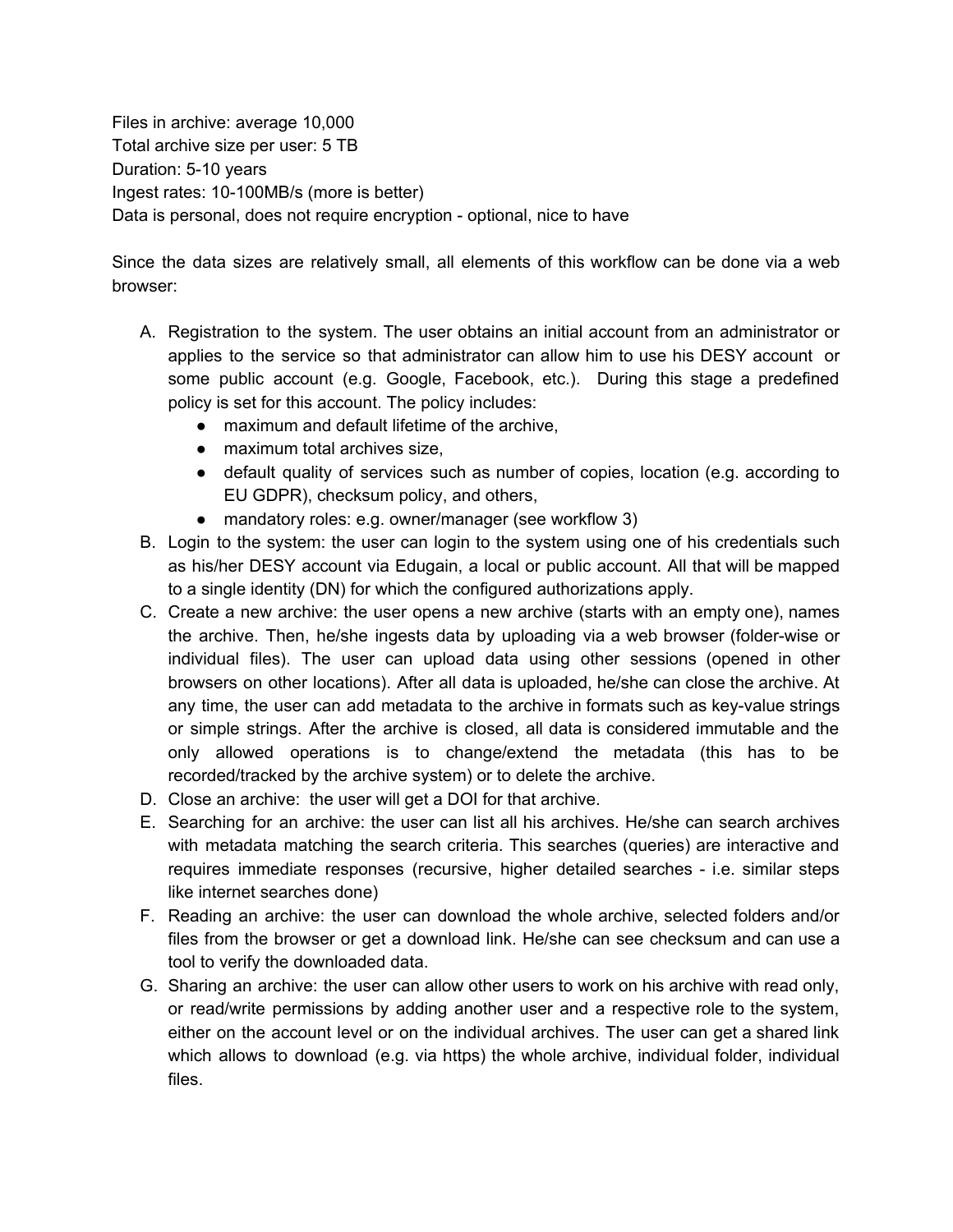2. Manual data archiving for an individual beamline experiment

The experiment manager should be able to archive data collected during a specific photon science experiment. This workflow mainly relate to experiments done on one of the 22 beamlines of PETRA III facility. Each experiment might be quite individual, which does not allow fully automated processing. Therefore, the data should be archived based on pre-defined automated workflows and manually by using corresponding API/CLI as the data volumes are too large to allow web browser based submissions. Metadata handling inherited from the previous workflow.

Single archive size: average 5 TB Files in archive: average 150,000 Total archive size per beamline: 400 TB, doubles every year Duration: 10 years Ingest rates: 1-2GB/s No personal data, no encryption required

The elements of the workflow are:

- A. Registration to the system: the experiment manager obtains an initial account from an administrator or applies to the service so that administrator can allow him to use his DESY account or some public account (e.g. Google, Facebook, etc.). During this stage a predefined policy is set for this account. The policy includes:
	- maximum and default lifetime of the archive,
	- maximum total archives size,
	- default quality of services such as number of copies, location (e.g. according to EU GDPR), checksum policy, and others,
	- mandatory roles: e.g. owner/manager
- B. Group management (delegation): The experiment manager can add other users and set their roles. These roles can be set globally or per archive.
- C. Login to the system: a user can login to the system using one of his credentials such as his/her DESY account via Edugain, a local or public account. After a login, a token is obtained to use API/CLI. Obtaining a token via a non-web session would be beneficial.
- D. Create a new archive: the user opens a new archive (starts with an empty one), names the archive. Then, he/she ingests data by uploading via a web browser (folder-wise or individual files). The user can upload data using other sessions (opened in other browsers on other locations). After all data is uploaded, he/she can close the archive. At any time, the user can add metadata to the archive in formats such as key-value strings or simple strings. After the archive is closed, all data is considered immutable and the only allowed operations is to change/extend the metadata (this has to be recorded/tracked by the archive system) or to delete the archive. The user should be able to perform all operations via API/CLI by using predefined workflows/setups (i.e.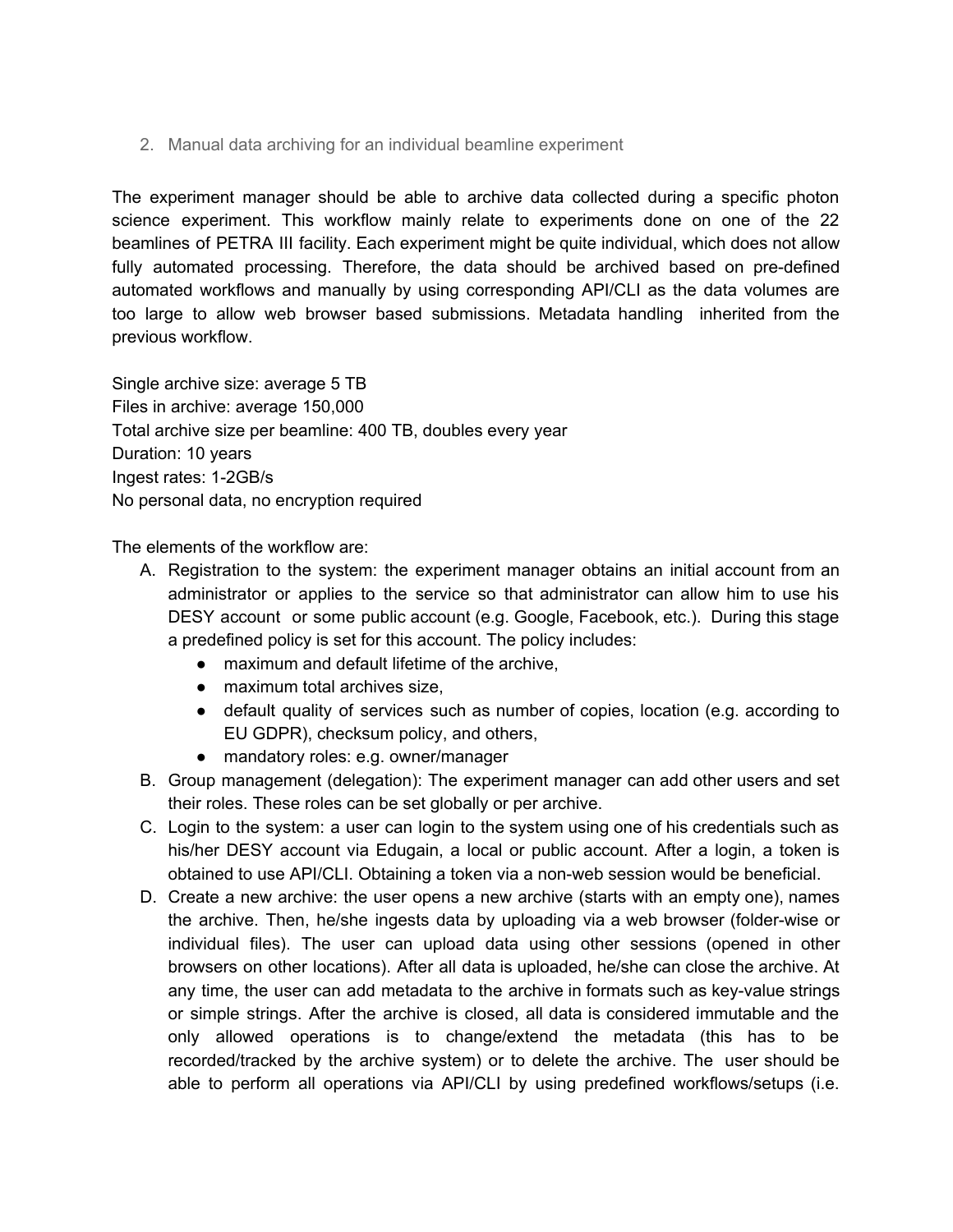archive raw and calibration data which are largely in common to all experiments). These workflows determine the source specification, data transport methods, etc.

- E. Close an archive: the user will get a DOI for that archive via API/CLI.
- F. Searching for an archive: the user can list all his archives via API/CLI. He/she can search archives with metadata matching the search criteria.
- G. Reading an archive: the user can download the whole archive, selected folders and/or files from the browser, API/CLI or get a download link. He/she can see checksum and can use a tool to verify the downloaded data.
- H. Sharing an archive: the user can allow other users to work on his archive with read only, or read/write permissions by adding another user and a respective role to the system, either on the account level or on the individual archives. The user can get a shared link which allows to download (e.g. via https) the whole archive, individual folder, individual files. This operations can be done via API/CLI.
- 3. 3. Integrated data archiving for large standardized beamline/facility experiments

Some of the beamline experiments are quite standard and done using the same hardware (detectors, etc), software, file format, data structure. This allows the creation of a fully automated service from data taking to data processing (Experiment As a Service). Therefore the solution should allow to include data archiving in this automated workflow so that no physical person will interact with the archive. This scenario is mainly related to the European XFEL facility (facility taking care of data archiving) and also characterized by very high data volume/ingest rates.

Single archive size: average 400 TB. Files in archive: average 25,000 Total archive size per beamline: 10s PB, currently doubles every year Duration: 10 years Ingest rates: 3-10GB/s - averaged over 1-3 hours No personal data, no encryption required

The elements of the workflow are:

- A. Preparation of integration: registration to the system, role management, access token, workflow/setup.
- B. Integration of the archiving service: the API/CLI provided by the archiving system should allow to integrate it in an existing workflow. This basically means triggering the archiving process as soon as data is ready to be archived. E.g. after experimental data is collected and preprocessed, the archiving system picks up from a given folder, creates an archive, sets policies, fills it with data, adds metadata, closes an archive and returns DOI. This requires the typical operations listed in previous cases (i.e. creating a new archive, searching, reading, sharing) should be automated. In addition the archive system should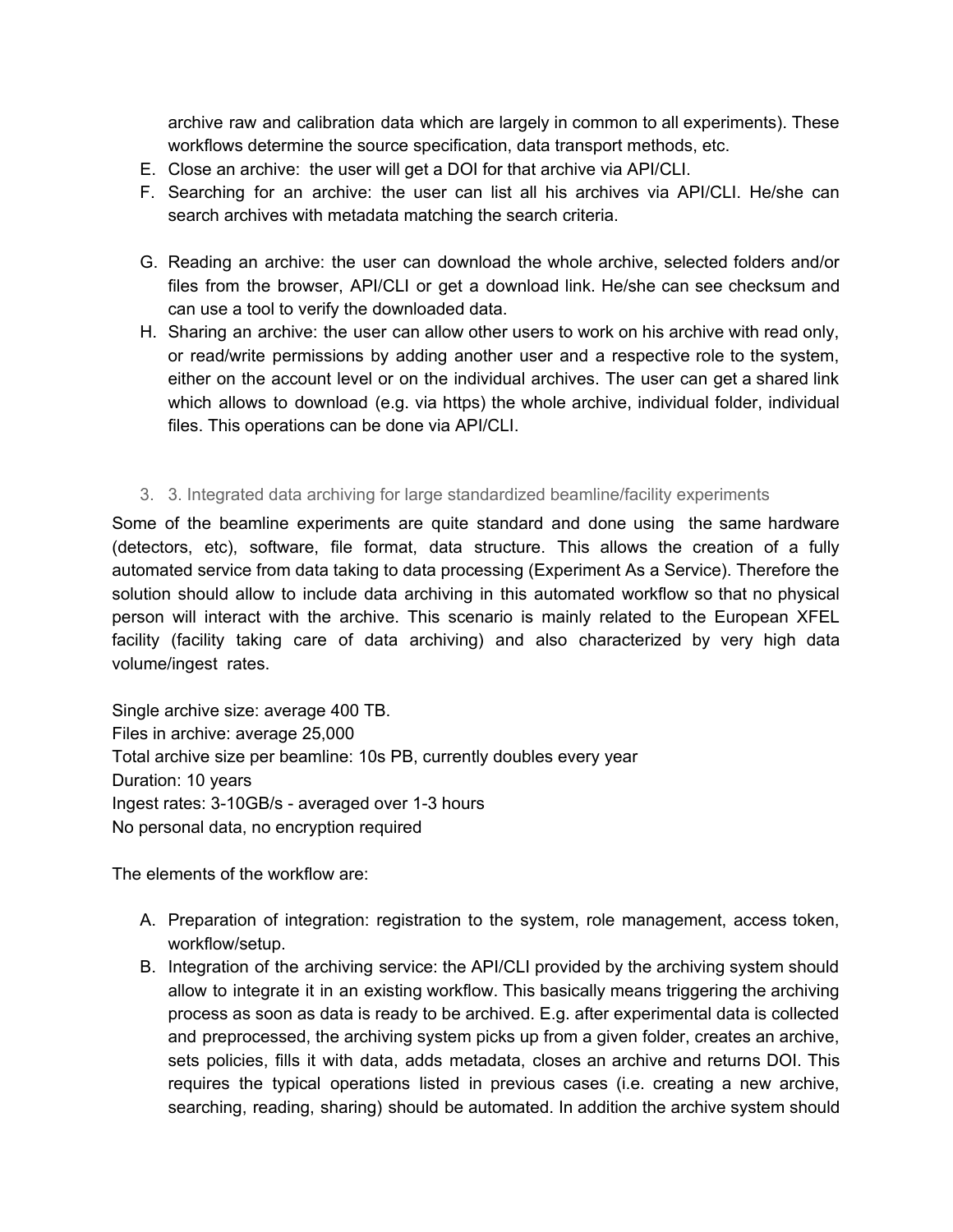be able to generate events for certain conditions (i.e. data and metadata has been accepted, stored and verified) to allow data deletion from online storage. Other conditions to generate events could be a read access, metadata changes, QOS changes such as changing data storage policy, and others.

- C. In order to achieve the required data rates, RDMA based protocols and 'third party copy' operations should be supported.
- D. In order to support archiving new versions of derived data and in general additional data, the system should be able to support additional data to be appended by inheriting configurations and metadata from the original archive object. The original data will not change, the new archive object will be shown similar to a 'union filesystem'. This feature is required by all workflows in this deployment scenario.

#### **Authentication and Management Functions:**

For this particular deployment scenario, any type of admin activity and thus, authentication in the admin role is not required to be based on 'non local accounts'.

Managing archive object access on the other hand, requires many supported authentication method such as X509, OpenID, eduGain and others. The archive object owner/manager has to select user credentials and use them to control access rights. The archive must be able to verify and handle all supported authentication methods. For web browser access we would need DESY account via Edugain, a local or public account to login to the web browser. For API/CLI the use of tokens seems mandatory.

#### **Data Storage (Archival Storage):**

Instances of 'Archival Storage' (i.e. Tape, S3 store, etc.) should be configurable in a distributed way (onsite and/or offsite) in a horizontal (i.e. for replication) and/or vertical (tiered) configuration. Protocols to transfer data between them should be standard based, 'firewall friendly' and provide a decent efficiency for LAN and/or WAN transfers.

#### **Data and Metadata Characteristics:**

All data is unstructured. Their metadata have no specific format but generally keep an indexable key-value format as is a requirement with up to 1 KB of size for key and 100 KB for value. Typical are 1KB of metadata per GB of data with large variations. Value should support: binary, string, date, number. We expect no personal data in any of these datasets. Data migration or reformatting is not required in this deployment scenario.

#### **Data Policies and archive profiles:**

Site and community data policies together with 'contracts' between archive service responsible and the local community should fully determine all parameters characterizing the archive operation and SLAs. It will fully determine the costs for archive data operation for the duration agreed on. We expect a decent number of these 'archive profiles' to be defined and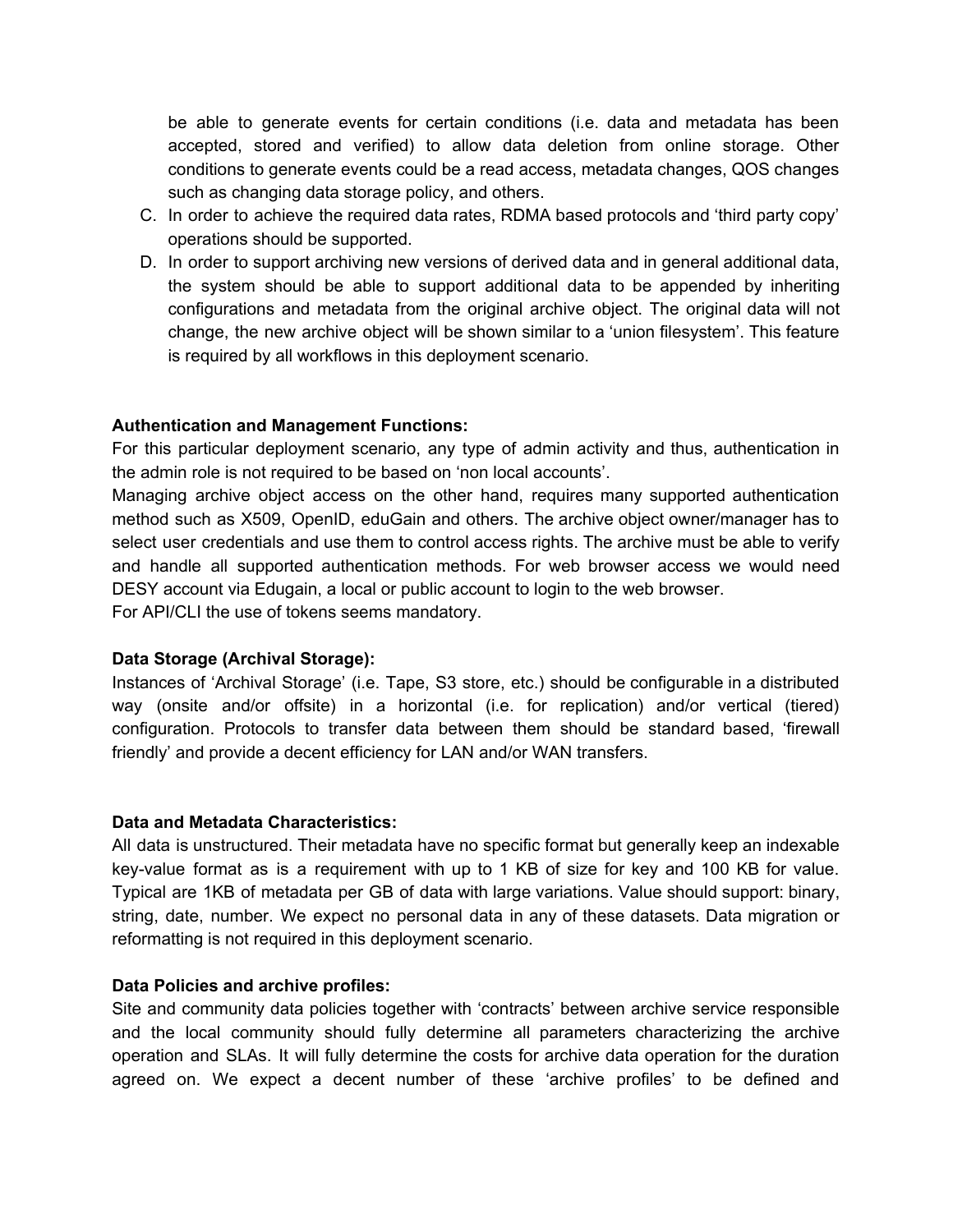configurable authorizations to allow a specific subset of archive profiles to be selectable by specific users (roles).

#### **Interface Characteristics:**

As it is mentioned in the workflows above, we require, browser, API and CLI methods to interact with the archive service.

#### **Reliability Requirements:**

Service must be up 99.999999999%. Data reliability is up to the negotiated archive profiles as a tradeoff between costs and data reliability/availability/integrity.

#### **Compliance and Verification:**

No product or service compliance required. Checksumming with transparent and user readable checksums both for data and metadata is required

#### **Cost Requirements:**

Costs need to be predictive over a long time (5-10y). Overall costs (and QOS) needs to be comparable to the current in-house effort.

| <b>DMP Topic</b>                                              | What needs to be addressed                                                                                                                                                                                                                                                                                                                                                                                                                                                  |
|---------------------------------------------------------------|-----------------------------------------------------------------------------------------------------------------------------------------------------------------------------------------------------------------------------------------------------------------------------------------------------------------------------------------------------------------------------------------------------------------------------------------------------------------------------|
| Data description and collection or re-use of<br>existing data | Raw, Calibration and derived data are going<br>to be handled in ARCHIVER. Raw and<br>Calibration data is produced by detectors<br>directly - other (derived) data is generated by<br>computer based data analysis. In most cases<br>all data is in HDF5 format and handed over to<br>ARCHIVER for long term storage (cold data)<br>and to generate a second copy (with respect<br>to the primary storage used while high access<br>rates are expected) as soon as possible. |
| Documentation and data quality                                | https://www.xfel.eu/data_privacy_policy/ind<br>ex eng.html<br>https://www.xfel.eu/users/experiment_supp<br><u>ort/policies/scientific data policy/index eng</u><br>.html                                                                                                                                                                                                                                                                                                    |
| Storage and backup during the research<br>process             | Today, DESY is using its dCache/OSM based<br>service to archive 'cold data' in a HSM like<br>(disk + automated tape) service. That layer is<br>going to be replaced/extended with                                                                                                                                                                                                                                                                                           |

#### **Initial Data Management Plan:**